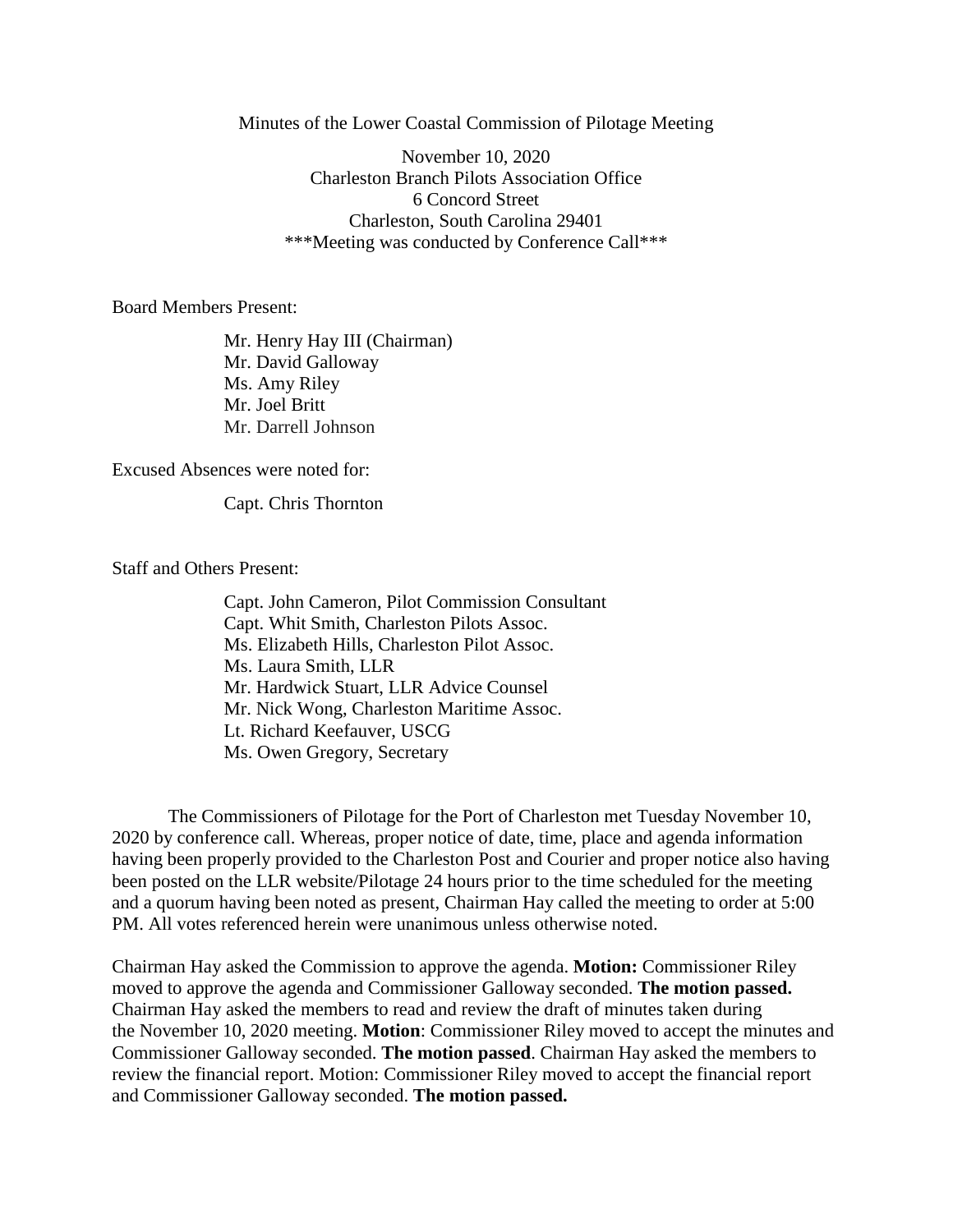Under old business, Lt. Keefauver reported on behalf of the Coast Guard. Great Lakes Dredging Company gave proposed temporary buoy moves beginning in December for dredge operations with regard to buoys"C" 1, 2, 19, 20, 21 and 22 in addition to what is already off station offshore. They submitted similar requests for buoys in the vicinity of Drum Island Reach, Myers Bend and Daniel Island Reach be moved off station in the February timeframe for dredging operations. This would include buoys 49, 48A, 48, 46 and 44. Norfolk Dredging is talking about moving buoys 39, 40 and 42 off station. More to follow regarding buoy moves. Currently, there is no timeline for putting buoys back on station. Buoy tender Willow is currently in the Gulf, and is very booked between now and July. These buoy moves may need to be done during the December 7 to December 20 time period. Lt. Keefauver will discuss moves and move locations with the Pilots prior to any buoys being moved. USCG was able to relight the range past Yellow House Creek, and plan to rebuild Range Delta.

Commissioner Galloway reported that there is nothing new to report on Channel 13 at the moment. He will continue to keep the Commission up to date.

Capt. Cameron advised that there is nothing new to report on the Savannah River Commission.

Ms. Smith reported for LLR. Ms. Smith advised that due to Covid-19, physical postponements are still in effect. Ms. Smith is waiting to receive physicals from Capt. Cisco, Capt. Swan and Capt. Walters. Capt. Cameron reported that all pilots have kept up with their scheduled physicals during this time.

Capt. Cameron reported that there is no new information on S.689. He will continue to keep the Commission up to date.

Capt. Cameron reported on Pilot/Ladder Safety. Capt. Cameron informed the Commission that the American Pilots Association is working closely with the Coast Guard to identify what international standards need to be enforced and ensure that they are enforced. The Charleston Branch Pilots Association has instituted a quick response card with the local sector to allow for quick reporting and standardized information through this form. The Coast Guard was notified about two instances this past month when there were issues associated with vessel boarding ladders. In each case, the problem was with "trap door" and ladder arrangement. The new quick response cards were used, and seem to be working well. USCG has noted the deficiencies and is responsible to enforce compliance.

Capt. Cameron updated the Commission that the apprentices have all completed their Coast Guard testing. All apprentices have passed the USCG four-part test. That completes their qualifications that need to be submitted to the Coast Guard for Coast Guard licenses. Their next step will be an examination by a board of retired Pilots. When that is complete, the recommendations of the Board will be forwarded to the Commission along with a letter that